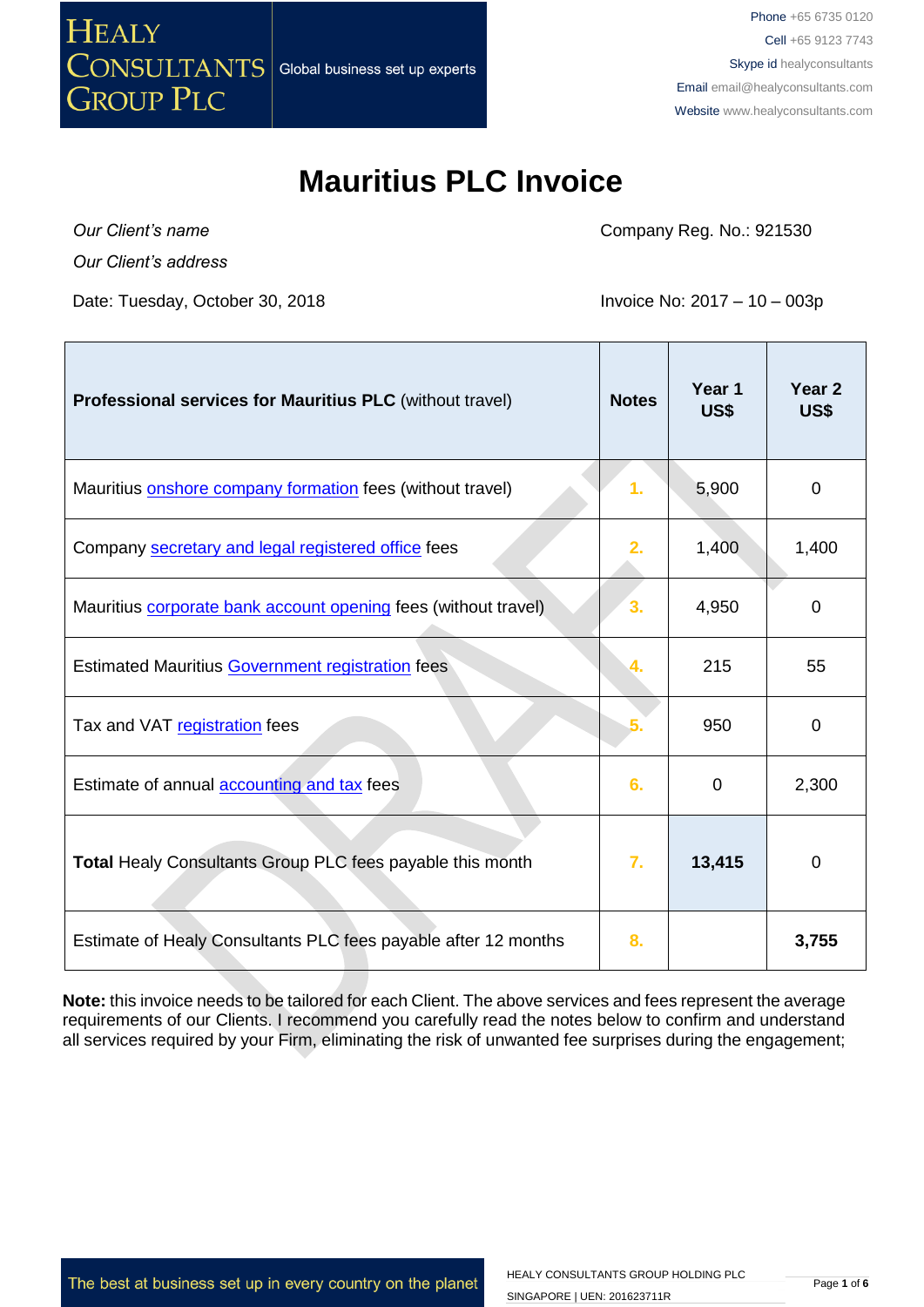Phone +65 6735 0120 Cell +65 9123 7743 Skype id healyconsultants Email [email@healyconsultants.com](mailto:EMAIL@HEALYCONSULTANTS.COM) Website [www.healyconsultants.com](http://www.healyconsultants.com/)

# **Mauritius PLC Invoice**

#### *Notes to invoice above*

CONSULTANTS

**GROUP PLC** 

**HEALY** 

**1.** Healy Consultants Group PLC fees to efficiently and effectively complete Mauritius company registration within [two weeks](http://www.healyconsultants.com/mauritius-company-registration/fees-timelines/) by *i*) choosing the M&AA and business entity for our Client's business activities; *ii*) requesting our local licensed agent to reserve a company name and register the company with the Mauritius [Corporate and Business Registration Department;](file:///D:/Downloads/companies.govmu.org/) **iii)** settling our accountant and lawyer fees; and **iv)** preparing a high quality company incorporation application for submission to the Mauritius [Financial Services Commission](http://www.fscmauritius.org/being-licensed/applying-for-a-licence/global-business.aspx) by our local agent;

All [engagement fees](http://www.healyconsultants.com/company-registration-fees/) (click link) are agreed and paid up front and agree to the fees published on our country web pages. Consequently, there are no hidden fees, surprises or ambushes throughout the engagement. All engagement deadlines are agreed up front in the form of a [detailed project plan,](http://www.healyconsultants.com/index-important-links/example-project-plan/) mapping out [deliverables](http://www.healyconsultants.com/deliverables-to-our-clients/) by week throughout the engagement term;

Global business set up experts



Every week during the engagement, Healy Consultants Group PLC will email

our Client a [detailed status update.](http://www.healyconsultants.com/index-important-links/weekly-engagement-status-email/) Our Client is immediately informed of engagement problems faced by Healy Consultants Group PLC and our local agent in Mauritius, together with solutions suggested by Healy Consultants Group PLC. Your dedicated engagement manager is reachable by phone, Skype, live chat and email and will communicate in your preferred language;

**2.** In accordance with the [Mauritius Companies Act section 164,](http://www.tridenttrust.com/pdfs/mau_comp_act_2001.pdf) each Mauritius limited liability company must appoint a company secretary, who may be a natural person or a body corporate, but the company secretary must be resident in Mauritius. Our local agent will act as your Mauritius company secretary, for which our annual responsibilities include **i)** preparing and filing the legal annual return; **ii)** securely maintaining company records; **iii)** liaising with the Mauritius government on our Client's behalf; **iv)** legal filing of changes of company structure; and **v)** reminding our Client of statutory deadlines;

In accordance with [Mauritius Companies Act section 187,](http://www.tridenttrust.com/pdfs/mau_comp_act_2001.pdf) a Mauritius company shall as from the date of its incorporation have a legal registered office in Mauritius, to which all official government communications and notices may be addressed. To comply with this statutory requirement, Our local agent's Mauritius office will be the registered office address for your company. Thereafter, this address will be used to receive government correspondence including **i)** tax letters **ii)** notice of the legal annual return; and **iii)** all government communications. Most of our Clients wish to place our local agent's [office](http://www.healyconsultants.com/corporate-outsourcing-services/company-secretary-and-legal-registered-office/)  [address](http://www.healyconsultants.com/corporate-outsourcing-services/company-secretary-and-legal-registered-office/) on invoices, contracts, websites and business cards;

**3.** Healy Consultants Group PLC will be pleased to open a Mauritius corporate bank account without our Client needing to travel. It is a time consuming task, and Healy Consultants Group PLC will shelter our Client from the associated administrative challenges. As you can appreciate, it is a difficult task to obtain bank account approval through a newly formed company when shareholders, directors and bank signatories reside overseas. Healy Consultants Group PLC will prepare a business plan for the bank to optimize the probability of corporate bank account approval. Depending on our Client's business and nationality, there is a 35% probability the banks will request a bank signatory to travel for a one-hour bank interview. Healy Consultants Group PLC through our local agent will try its best to negotiate with the bank for a travel exemption. If our Client must travel to Mauritius for corporate bank account opening, Healy Consultants Group PLC will refund our Client US\$950;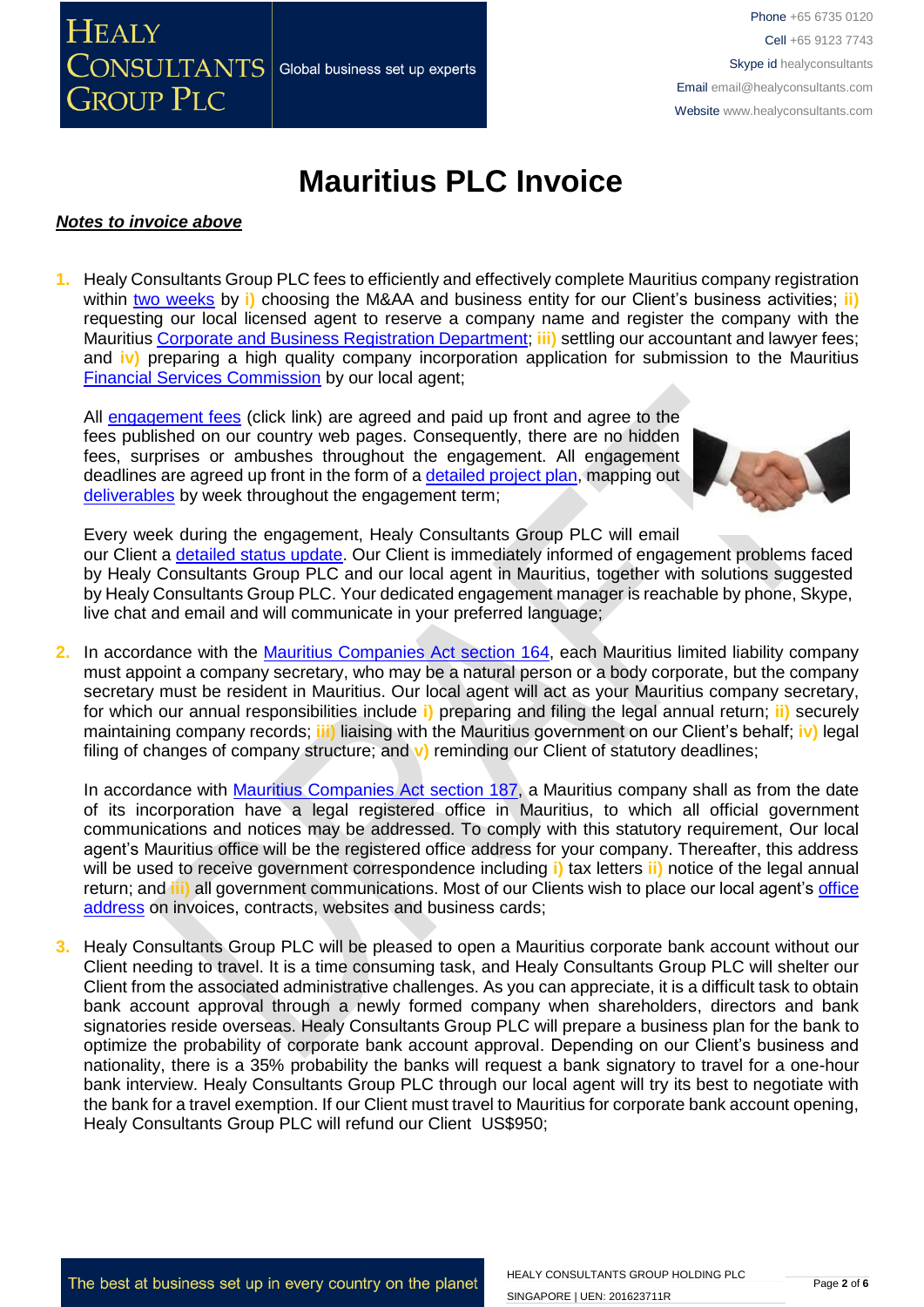**HEALY**  $\overline{\text{CONSULTANTS}}\vert$  Global business set up experts **GROUP PLC** 

Phone +65 6735 0120 Cell +65 9123 7743 Skype id healyconsultants Email [email@healyconsultants.com](mailto:EMAIL@HEALYCONSULTANTS.COM) Website [www.healyconsultants.com](http://www.healyconsultants.com/)

### **Mauritius PLC Invoice**

If our Client is not comfortable with only a Mauritius corporate bank account, Healy Consultants Group PLC will be pleased to open [an additional international corporate bank account](http://www.healyconsultants.com/international-banking/) (click link) outside of Mauritius. Examples include New York, Germany, Liechtenstein, Austria, Bulgaria, South Africa, Australia, London, South America or Dubai. All banks will be top tier banks in these countries with excellent internet banking services. Example of our global banking partners include HSBC, Standard Chartered Bank, Citibank, Barclays, Standard bank, ANZ bank, VTB bank, UBS, Credit Suisse;

The banks enjoy ultimate power of approval of corporate bank account applications. Consequently, guaranteed success is outside of Healy Consultants Group PLC' control. What is inside our control is the preparation and submission of a high-quality bank application that maximizes the likelihood of approval. To date, we enjoy a 100% approval record because of [our global banking relationships](http://www.healyconsultants.com/international-banking/corporate-accounts/) and determination.







As global banks continue to tighten corporate bank account opening procedures, their internal compliance departments require more thorough due diligence of Clients. Consequently, our Clients should expect the bank account approval period to take up to 4 weeks. Furthermore, global banks now require evidence of proof of business in the country where the corporate bank account will be, including sales contracts or lease agreement;

- **4.** This fee is an estimate of government costs payable during your Firm's engagement. For transparency purposes, all government fee payments will be supported by original receipts and invoices. Examples of government costs include **i)** registration fees at the [Mauritius CBRD;](http://companies.govmu.org/English/Pages/default.aspx) **ii)** issuance of a certificate of incorporation **iii)** issuance of the company seal and **iv)** registration with [Social Security.](http://socialsecurity.govmu.org/English/Pages/default.aspx) Following engagement completion, Healy Consultants Group PLC will refund our Client any excess of funds received over actual Government costs paid;
- **5.** In accordance with Mauritius law, each entity must register for tax at the [Mauritius tax authority.](http://www.mra.mu/) VAT registration is mandatory if the company's sales in Mauritius exceeds an annual amount of US\$170,000 (MUR6 million);
- **6.** For an active trading company, these [accounting and tax](http://www.healyconsultants.com/mauritius-company-registration/accounting-legal/) fees are an estimate of Healy Consultants Group PLC fees to efficiently and effectively discharge your annual company accounting and tax obligations. Following receipt of a set of draft accounting numbers from your company, Healy Consultants Group PLC will more accurately advise accounting and tax fees. For a dormant company, Healy Consultants Group PLC fees are only US\$950;
- **7.** All fees quoted in this invoice correspond to fees quoted [on Healy Consultants Group PLC's](http://www.healyconsultants.com/company-registration-fees/) website. Please review this invoice carefully to identify errors. During the rush of the business day, it is possible that Healy Consultants Group PLC inadvertently made fee calculation errors, typing errors or omitted services or omitted historic fee payments from Clients. In the unfortunate event you identify invoice errors, please revert to me directly re the same. I apologize in advance if I or my staff made invoice errors;
- **8.** Assuming our Clients re-engage Healy Consultants Group PLC in year 2, this fee is an estimate of the fees payable next year, 12 months after the date of company registration;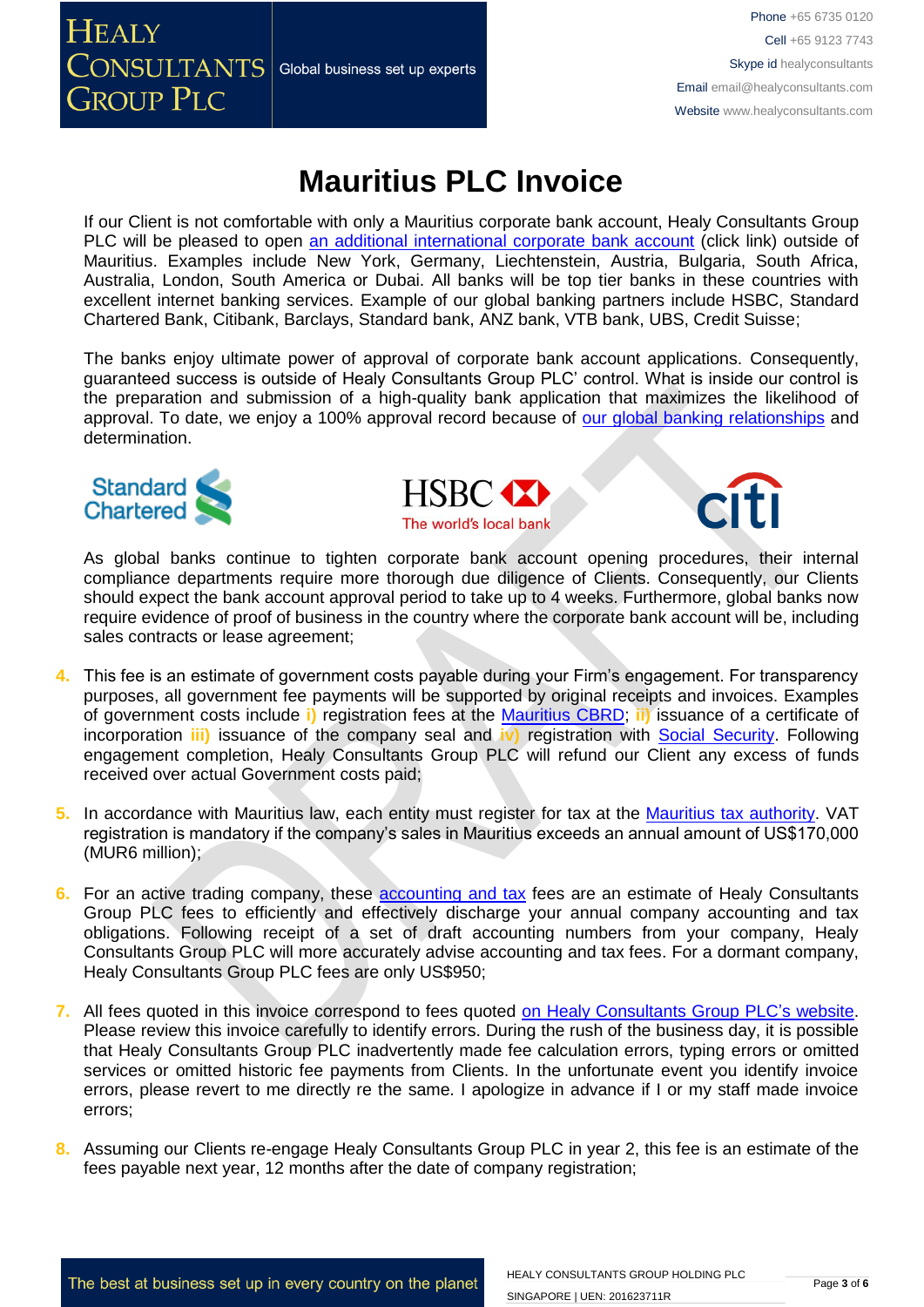# **Mauritius PLC Invoice**

- **9.** The fees quoted in this invoice are a prediction of the fees required to efficiently and effectively complete this engagement in a timely manner. If during the engagement Healy Consultants Group PLC realizes that the project is more complex than anticipated, requiring a large additional investment of time, my Firm will revert to request additional fees. If Healy Consultants Group PLC completes the engagement faster and more easily than expected, Healy Consultants Group PLC is happy to refund some fees to our Client;
- 10. Engage Healy Consultants Group PLC to [project manage](http://www.healyconsultants.com/project-manage-engagements/) business set up in all country on the planet. We are the best in the [world](http://www.healyconsultants.com/best-in-the-world/) at what we do, timely completing the  $A$  to  $Z$  of every country engagement;
- **11.** A Mauritius PLC is a tax resident company. Consequently, corporate income tax and corporate social responsibility are payable annually at rates of 15% and 3% respectively;
- **12.** In accordance with the [Mauritius Companies Act section 21,](http://www.tridenttrust.com/pdfs/mau_comp_act_2001.pdf) the issued share capital of US\$1 must be deposited to the company account upon company formation;
- **13.** In accordance with the [Mauritius Companies Act section 132,](http://www.tridenttrust.com/pdfs/mau_comp_act_2001.pdf) each Mauritius limited liability company must have at least one individual director ordinarily resident in Mauritius. If required, Healy Consultants Group PLC and our local agent will be pleased to provide your Firm with a professional passive nominee director in Mauritius. Our fee amounts to US\$3,250 per annum;
- **14.** If our Client and Healy Consultants Group PLC properly plan this engagement, our Clients will *not* have to travel during this engagement. Healy Consultants Group PLC and our local agent will efficiently complete company registration and corporate bank account opening in a timely manner without our Client's presence. Instead, our Client will need to **i)** sign and get documents legalized in the embassy in their country of origin and **ii)** courier the originals to Healy Consultants Group PLC office;
- **15.** Depending on our Client's business and nationality, the Mauritius Government may require a regulatory license to carry on your business in the country. Our local agent will assist our Client secure license approval; there may be additional engagement fees. However, the Government enjoys ultimate power of approval of company registrations and business licenses;
- **16.** If our Client requires nominee shareholder and director [services,](http://www.healyconsultants.com/corporate-outsourcing-services/nominee-shareholders-directors/) Healy Consultants Group PLC will be pleased to assist. Our fee for professional, passive nominee corporate shareholder amounts to US\$2,100 per annum. Our fee to be both nominee director and shareholder amounts to US\$6,600 per annum. Being the sole shareholders and sole director of a Client's company exposes Healy Consultants Group PLC and our local agent to reputation, litigation and financial risk;
- **17.** If required, Healy Consultants Group PLC through our local agent will be pleased to assist your firm to secure employee visa approvals. The fees is US\$3,950 for the first employee, US\$2,950 for the second employee, US\$1,950 per employee thereafter. Our employee visa fees includes preparation of a quality visa application and submitting to the immigration officers. The Government enjoys ultimate power of approval of visa applications. Consequently, guaranteed success is outside of Healy Consultants Group PLC' control. What is inside our control is the preparation and submission of a high quality immigration visa application that maximizes the likelihood of visa approval;
- **18.** It is important our Clients are aware of their personal and corporate tax obligations in their country of residence and domicile. Let us know if you need Healy Consultants Group PLC help to clarify your local and international annual tax reporting obligations;



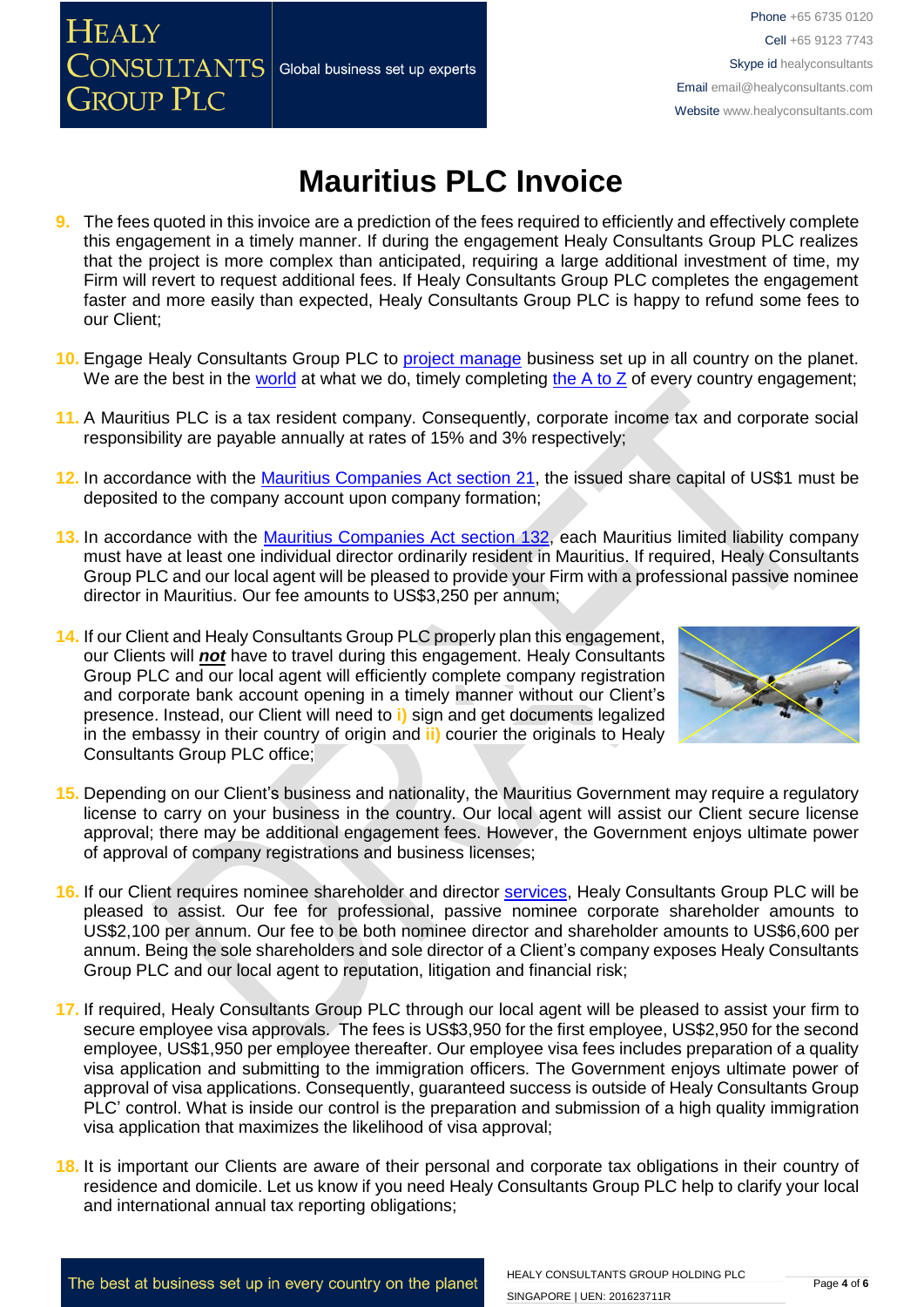### **HEALY CONSULTANTS** Global business set up experts **GROUP PLC**

Phone +65 6735 0120 Cell +65 9123 7743 Skype id healyconsultants Email [email@healyconsultants.com](mailto:EMAIL@HEALYCONSULTANTS.COM) Website [www.healyconsultants.com](http://www.healyconsultants.com/)

## **Mauritius PLC Invoice**

- **19.** Some of our Clients request our Firm to provide temporary shared [office space](http://www.healyconsultants.com/virtual-office/) for 6 months until their business premises is found. If your Firm requires this service, our one-time fee is US\$950. Monthly rental thereafter is paid to the landlord, independently of Healy Consultants Group PLC;
- **20.** Monthly and quarterly Government tax obligations include **i)** monthly payroll reporting contributions to [Mauritius Social Security](http://socialsecurity.govmu.org/English/Pages/default.aspx) **ii)** quarterly corporation tax provisional payments. If you need our help, Healy Consultants Group PLC can complete monthly Government reporting for a monthly fee of US\$1,600. Healy Consultants Group PLC support will include **i)** receive monthly invoices from our client **ii)** label monthly bank statement transactions and **iii)** monitor monthly profit levels to minimize annual tax and **iv)** submission of monthly employee payroll reporting;
- **21.** During the engagement, shareholders and directors' documents may need to be translated into the local language; before the Government and Bank approves company registration and corporate bank account opening respectively. Consequently, our Client should budget for possible additional translation and embassy attestation fees. Either our Client or Healy Consultants Group PLC can complete this administrative task;

As always, Healy Consultants Group PLC will negotiate with all third parties to eliminate or reduce additional engagement costs. For transparency purposes, all third-party fee payments will be supported by original receipts and invoices. Examples of possible third-party payments include **i)** embassy fees **ii)** notary public costs **iii)** official translator fees;

- **22.** As stipulated on our [business website](http://www.healyconsultants.com/) and in section 3 of our engagement letter, Healy Consultants Group PLC will only commence the engagement following **i)** settlement of our fees and **ii)** completion and signing of our legal engagement letter;
- **23.** Healy Consultants Group PLC will only request our local agent to incorporate your company after 75% of [due diligence documentation](http://www.healyconsultants.com/due-diligence/) is received by email. Healy Consultants Group PLC will only open a corporate bank account after 100% of the Client's original due diligence documentation is received by courier;
- **24.** During the annual renewal engagement with our Client, our in-house [Legal and Compliance Department](http://www.healyconsultants.com/about-us/key-personnel/cai-xin-profile/) reviews the quality and completeness of our Client file. Consequently, Healy Consultants Group PLC may revert to our Client to ask for more up to date [due diligence documentation;](http://www.healyconsultants.com/due-diligence/)
- **25.** To assist our Clients to minimize foreign exchange costs, we offer the payment in SG\$, Euro, Pounds or US\$. Kindly let me know in which currency your Firm prefers to settle our fees and I will send an updated invoice, thank you;
- 26. Some of our Clients engage Healy Consultants Group PLC to [recruit](http://www.healyconsultants.com/corporate-outsourcing-services/how-we-help-our-clients-recruit-quality-employees/) local employees. We have a lot of experience in this area and we are quite skilled at securing quality candidates for our Clients;